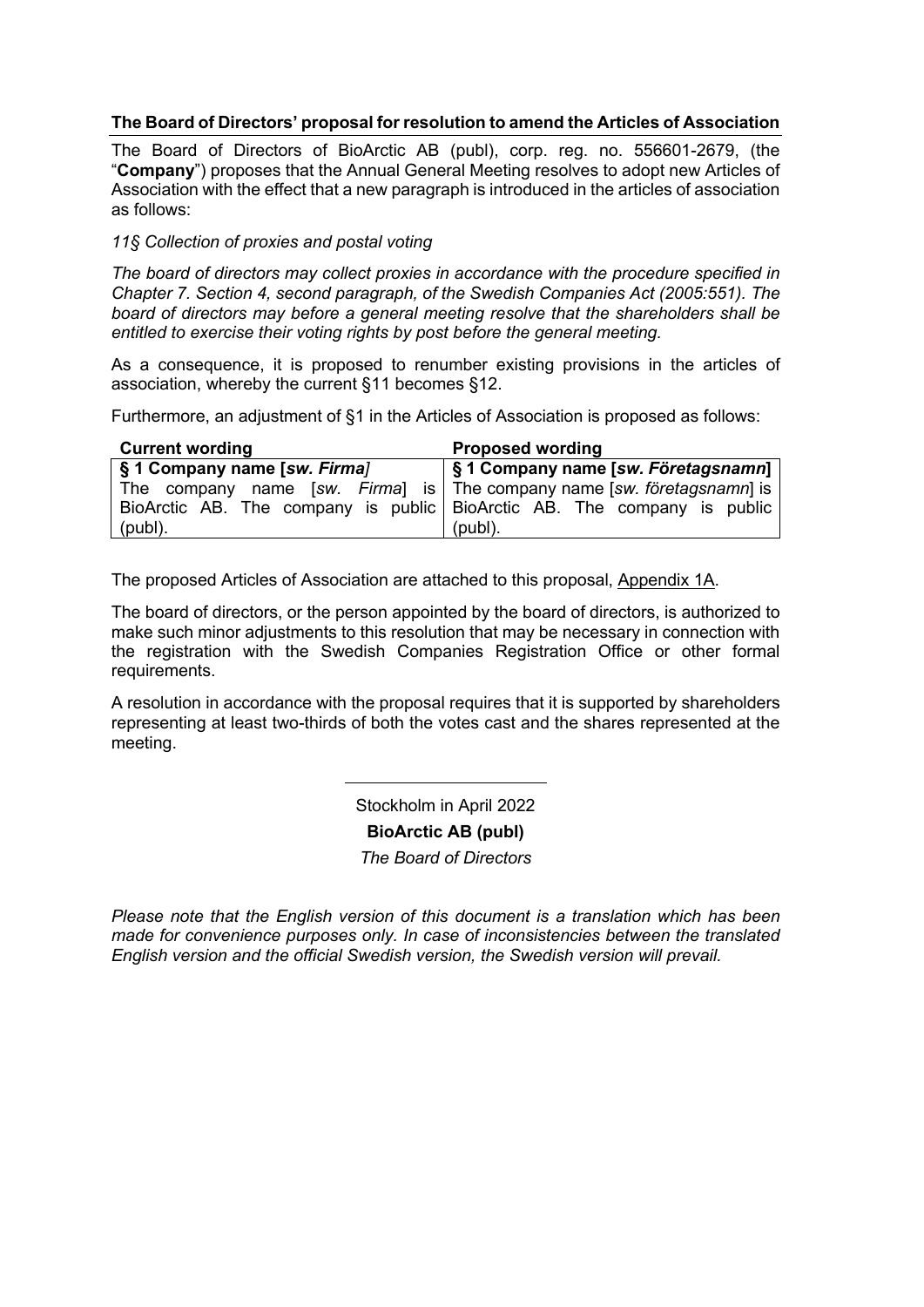*NB: The English text is an unofficial translation.*

## **ARTICLES OF ASSOCIATION**

#### **1 COMPANY NAME**

The name of the company is BioArctic AB. The company is a public company (publ).

## **2 REGISTERED OFFICE**

The registered office of the board of directors shall be in the municipality of Stockholm.

#### **3 BUSINESS ACTIVITY**

The Company shall conduct research and development of pharmaceuticals and related activities.

#### **4 SHARE CAPITAL**

The share capital shall be no less than 1,000,000 SEK and no more than 4,000,000 SEK.

## **5 NUMBER OF SHARES**

The number of shares shall be no less than 50,000,000 and no more than 200,000,000.

Shares of class A and shares of class B can be issued in each series to no more than the number corresponding to 100 percent of the total share capital. The voting power for each A-share shall be 10 and the voting power for each B-share shall be 1.

If the Company decides to issue new A-shares and B-shares by means of a cash issue or offset issue, holders of A-shares and B-shares shall have preferential subscription rights to new shares of the same class in proportion to the number of shares they already own (primary preferential rights). Shares not subscribed for with primary preferential rights shall be offered for subscription to all shareholders for subscription (subsidiary preferential rights). If the number of shares offered is not sufficient for the subscription with subsidiary preferential rights, the shares shall be distributed among the subscribers in proportion to the number of shares they already own, and to the extent this is not possible by drawing lots.

If the Company decides to issue only A-shares or B-shares through a cash issue or a set-off issue, all shareholders, regardless of whether their shares are Ashares or B-shares, shall have preferential rights to subscribe for new shares in proportion to the number of shares they already own.

If the Company decides to issue warrants or convertibles through a cash issue or a set-off issue, the shareholders shall have preferential rights to subscribe for warrants as if the issue were of the shares that may be subscribed for on the basis of the warrants, and preferential rights to subscribe for convertibles as if the issue were of the shares for which the convertibles may be exchanged.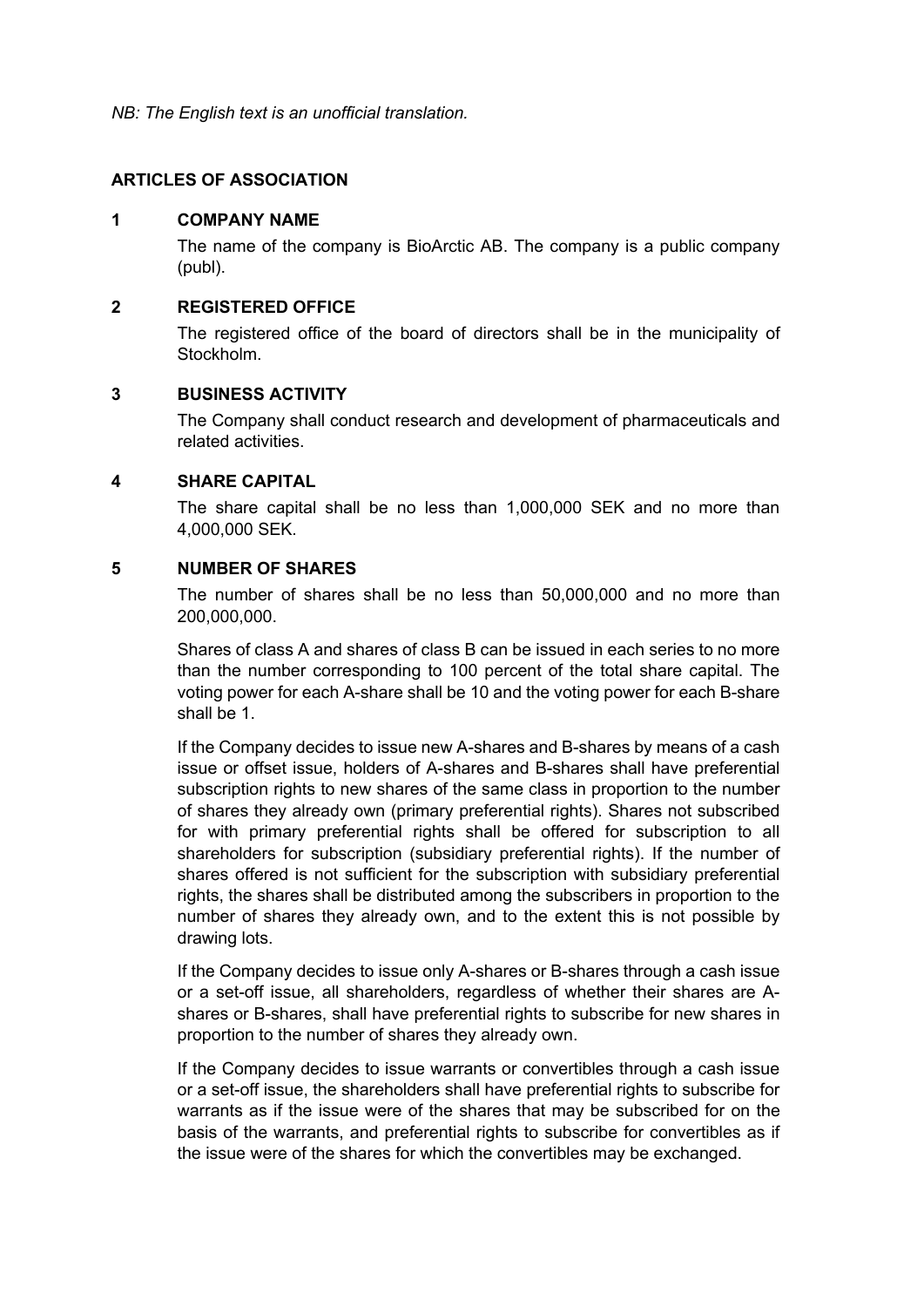The above does not imply any restriction on the possibility to decide on a cash issue or a set-off issue with deviation from the shareholders' preferential right.

When increasing the share capital through a bonus issue, new shares of each class of shares shall be issued in proportion to the previous number of shares of the same class. Old shares of a certain class shall carry the right to new shares of the same class. This shall not entail any restriction on the possibility, after the necessary amendments to the articles of association, to issue shares of a new class.

#### **6 CONVERSION PROVISION**

Class A shares can be converted into class B shares according to following procedure.

A written request shall be made to the Company's board of directors. The request shall specify how many shares that should be converted, and, if the conversion does not include the holder's entire holding of class A shares, which shares the conversion concerns. The Company's board of directors is obliged to process the matter at the next board meeting after the request. The conversion shall immediately be reported for registration and is effected when the registration is completed and noted in the control register.

## **7 BOARD OF DIRECTORS AND AUDITORS**

The Board of directors shall consist of not less than three (3) and not more than eight (8) members without deputies. The board members are elected annually at the annual general meeting for the time up to the end of the next annual general meeting.

The Company shall have one (1) or two (2) auditors with or without deputies.

## **8 NOTICE TO GENERAL MEETING**

Notice convening a general meeting shall be published in the Swedish National Gazette (Sw. Post- och Inrikes Tidningar) and on the Company's website. At the time of the notice, information relating to the notice shall be advertised in Svenska Dagbladet. The notice shall immediately and at no cost to the recipient be sent by post to those shareholders who request it and provide their mailing address.

## **9 REGISTRATION**

To participate in the general meeting shareholders shall, in addition to the conditions for participation set forth in the Swedish Companies Act, also notify the company of their intention to participate no later than the date specifies in the notice. This day may not be a Sunday, other public holiday, Saturday, Midsummer's Eve, Christmas Eve or New Year's Eve, and may not fall earlier than the fifth weekday before the meeting.

Shareholders or representatives may bring a maximum of two (2) advisors at the general meeting only if the shareholder notifies the number of advisors to the company in the manner stated above.

### **10 ANNUAL GENERAL MEETING**

At the annual general meeting the following matters shall be dealt with: